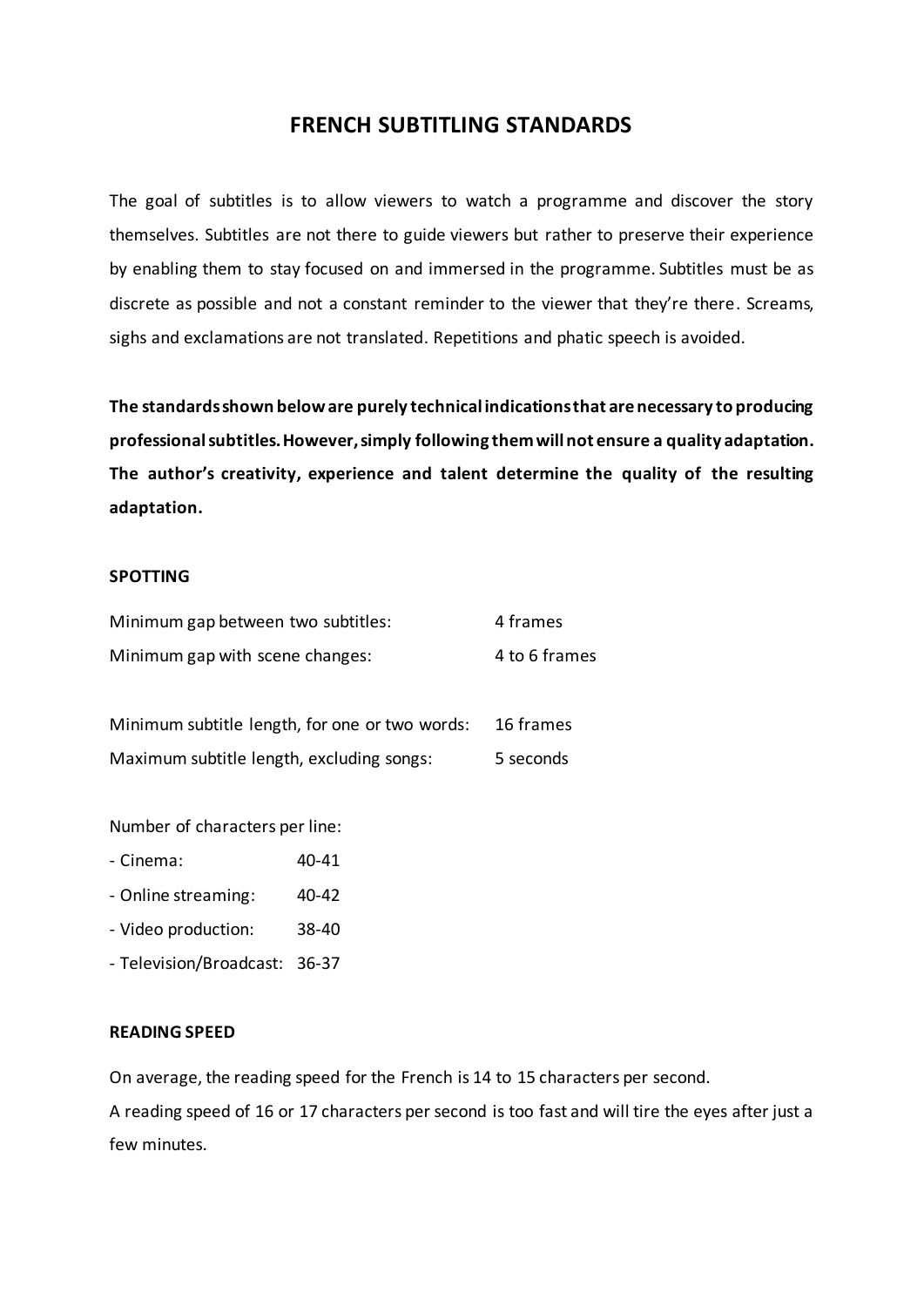# **POSITION**

Horizontal: Centred, can be left or right justified when there is a title on screen Vertical: At the bottom of the screen, or slightly above an on-screen title

**Systematically placing subtitles at the top of the screen every time a title appears ruins the viewing experience and must be avoided at all costs: viewers will not notice the subtitle at the top of the screen and will miss it because they are simply used to looking at the bottom.** Only subtitles that really appear over a title should be moved up or, when the system is technically incapable of that, placed at the top of the screen.

# **ITALICS**

Italics are used in the following situations:

- Filtered voice (loudspeaker, telephone, television, radio, microphone)
- Narration or internal thoughts/dialogue
- Inserts and titles
- Titles(book, newspaper, artwork, musical album, film, program, plays)
- Song lyrics(only if cited)
- Foreign words, scientific terms in Latin
- Excerpts of a film or archival footage in DVD bonus features or a documentary

Italics are never used to add emphasis, nor are they used for **a character who is off camera**.

### **QUOTATION MARKS**

- English or straight quotation marks are used without spaces → **"**Bonjour**"**, not **«** Bonjour **»**
- Used for song titles  $\rightarrow$  "La vie en rose"
- Lyrics from a song that's not sung or a passage from a book that's read aloud

There are two ways to place the opening and closing quotation marks:

- Open quotation marks at the beginning of each subtitle containing a long quote and close quotation marks at the end of the last subtitle containing the end of the quote.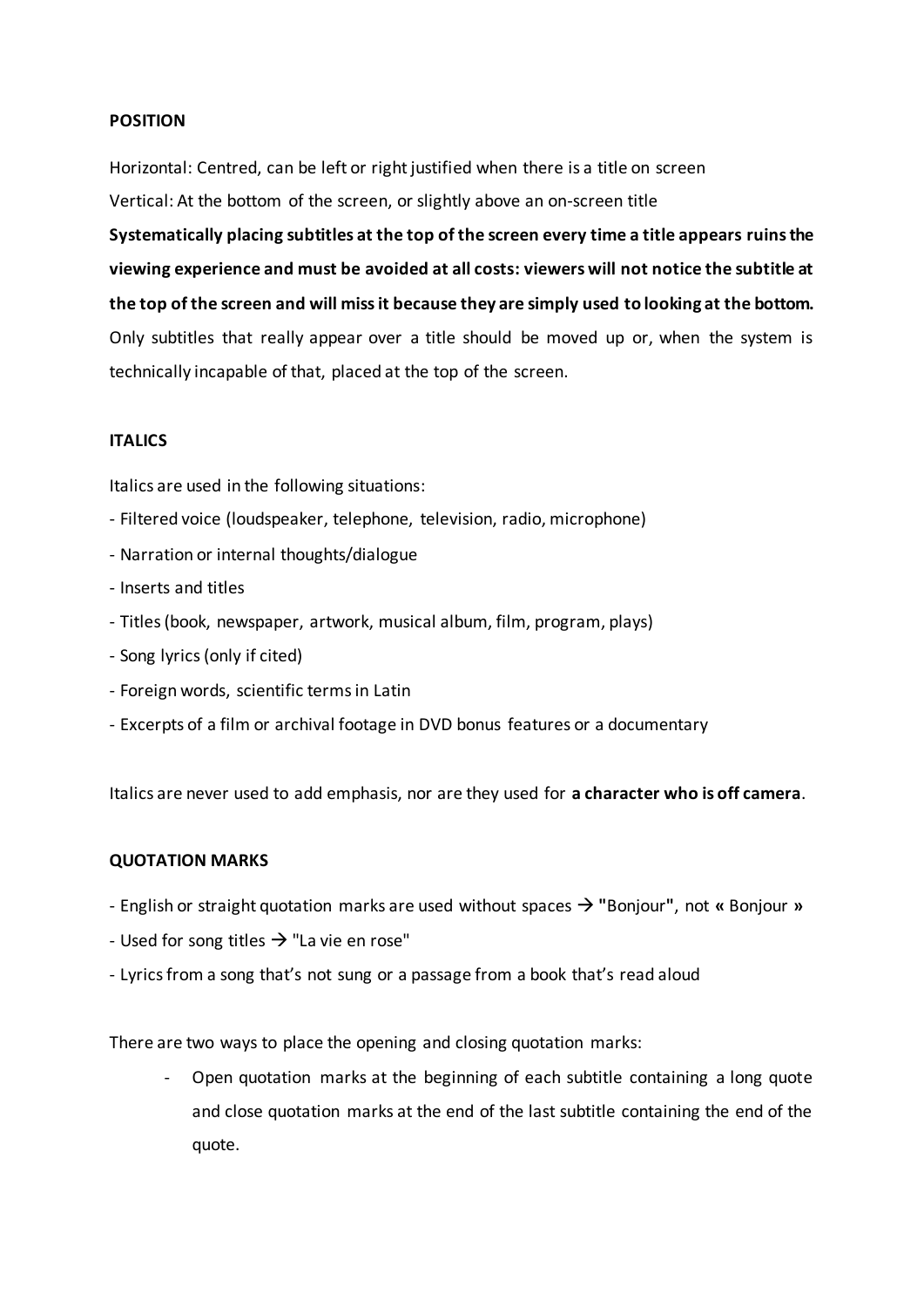"I walked into the room "and saw the zombies "who were hungry."

- Open quotation marks at the beginning of each subtitle containing the quote and close quotation marks at the end.

"I walked into the room

and saw hungry zombies."

There are two situations where quotation marks and punctuation come into play:

- The punctuation is **outside** the quotation marks when a few words are cited:

I said "goodbye" three times.

- The punctuation is **inside** the quotation marks when an entire sentence is cited:

I told him,

"You will definitely eat!"

# **INSERTS & TITLES / FORCED NARRATIVES**

Translating dialogue always takes priority over on-screen texts. Only on-screen texts that are necessary to understanding the scene are translated. Inserts and titles are written in lowercase italics. The title of the programme is written in capital letters.

Inserts > Written narrative elements present in the programme: newspaper headlines or clippings, excerpts from magazines or books, text messages, instant messages, social media messages or posts, signs, posters, handwritten notes, etc.

Titles > On-screen text added during postproduction: locations, dates, chapter titles, special mentions like "Previously", etc.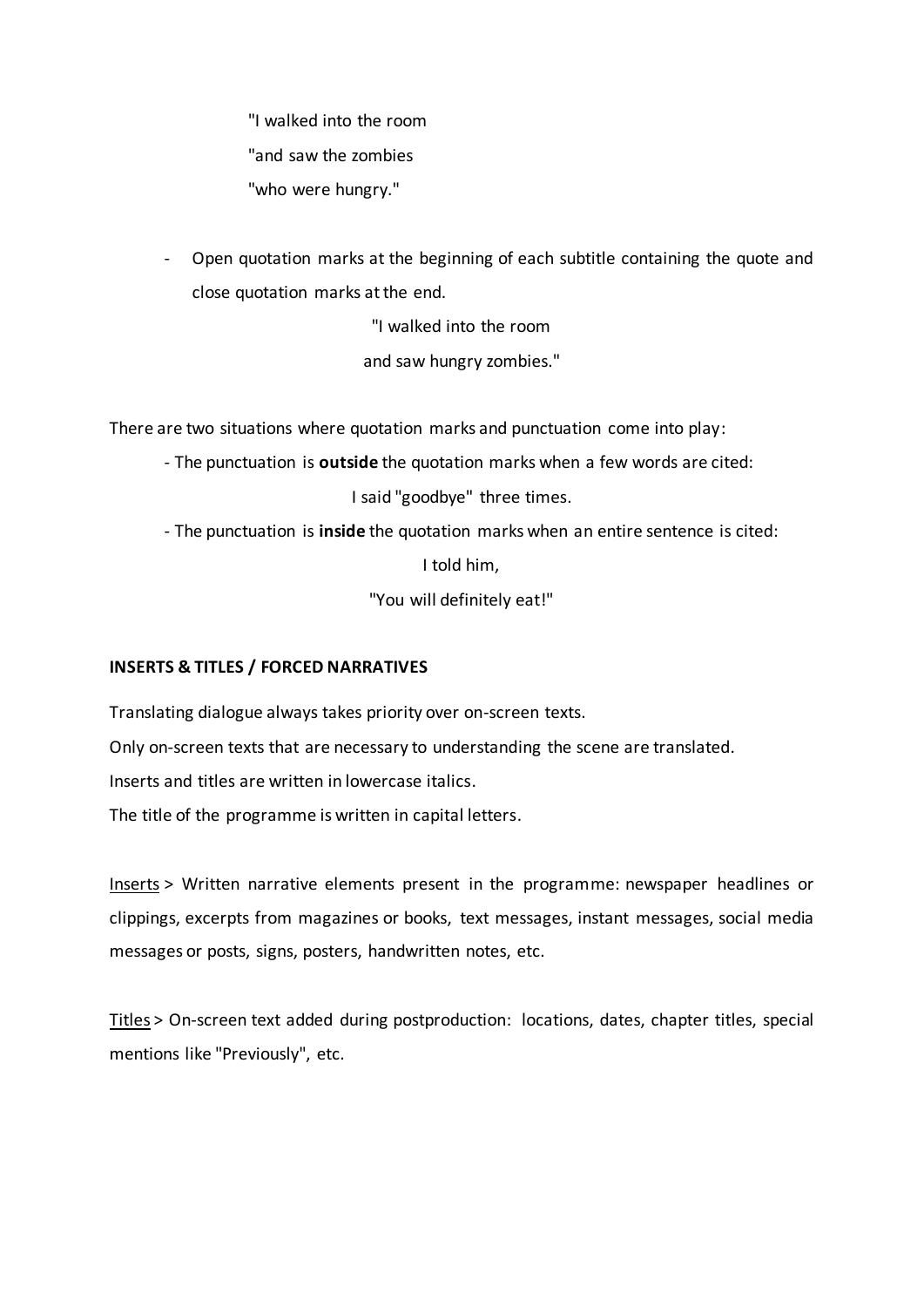### **CAPITAL LETTERS**

Accentuated capitals are preferred.

# LIVRÉS À EUX-MÊMES

# **DIALOGUES**

- The second line must reply to the first.
- Each line starts with a capital letter and is a complete sentence.
- Dialogues are to be used sparingly and never over a scene change.

# **LINE BREAKS**

- A two-line subtitle must follow certain linguistic and grammatical conventions.

Examples:

| - Don't separate a subject from its verb                |               |                                              |  |
|---------------------------------------------------------|---------------|----------------------------------------------|--|
| She told him he<br>had to leave.                        | $\rightarrow$ | She told him<br>he had to leave.             |  |
| - Don't separate a preposition from an infinitive       |               |                                              |  |
| He really didn't want to<br>accept the idea.            | →             | He really didn't want<br>to accept the idea. |  |
| - Avoid placing a relative pronoun at the end of a line |               |                                              |  |
| I didn't want to give him<br>back his book.             | →             | I didn't want<br>to give him back his book.  |  |
| - Don't hyphenate words at the end of a line            |               |                                              |  |
| My grandma was extre-<br>mely happy to see me.          | →             | My grandma was<br>extremely happy to see me. |  |

### **ELLIPSIS**

- Used for a character who is hesitating, who doesn't finish a sentence, or who is interrupted.

- Never used to indicate a sentence that continues in the next subtitle.